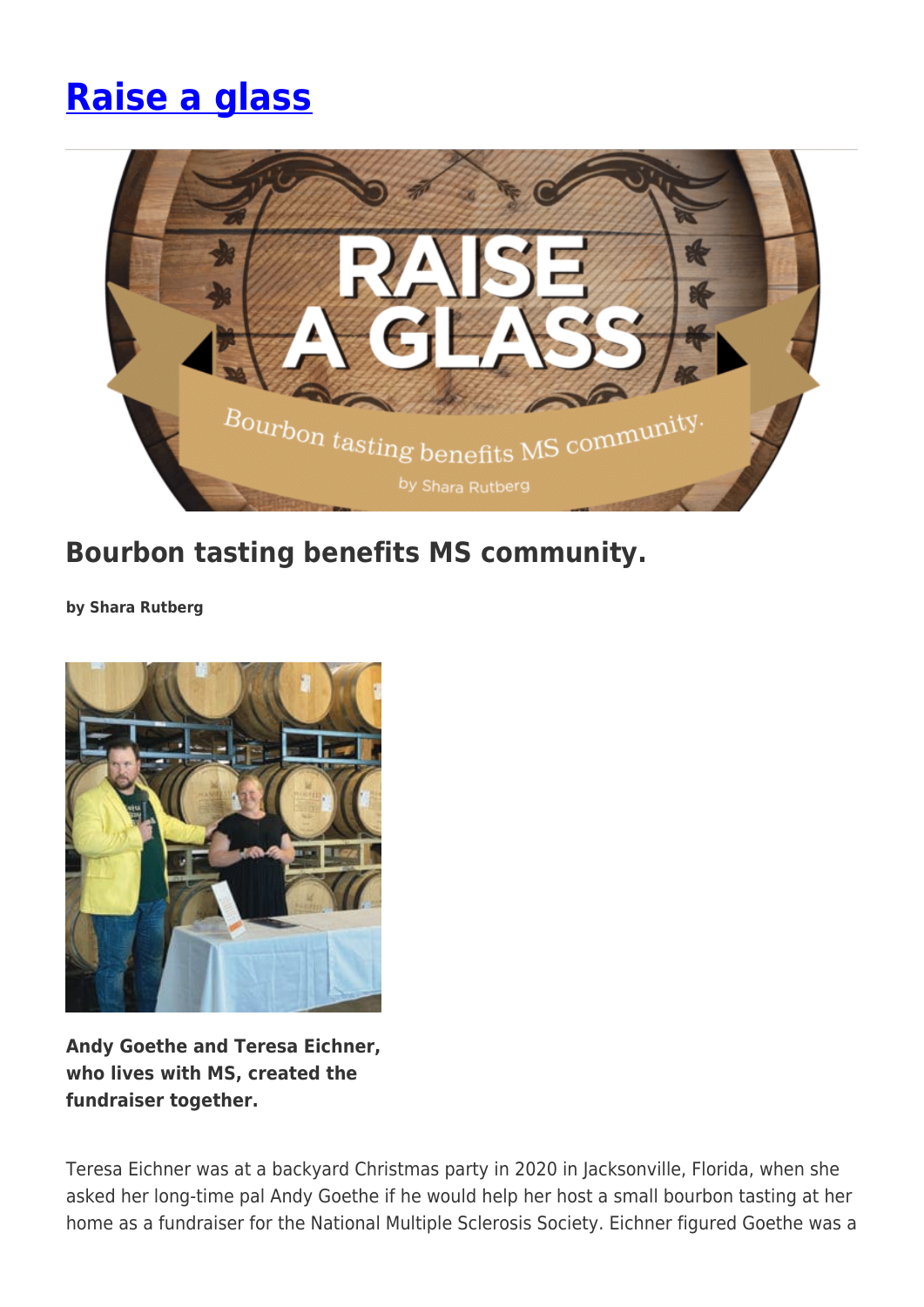natural: Each day of National Bourbon Month in September, he had posted an image on Instagram of a different bourbon he was enjoying.

"I figured we would raise a few thousand dollars," Eichner says.

They raised more than \$23,500.

Eichner created the fundraiser as a Do It Yourself Fundraising MS (DIY MS) event. These events are opportunities for people to personalize their commitment to the MS movement, get creative and design an event based on their passion. Events can include anything from garage sales to online gaming, explains Heidi Katz, president of the Society's North Florida area. They can be physical events, like a golf tournament, or "online fundraisers like birthday, memorial and honorary fundraisers that provide a reason to give."

"Every DIY event is successful because it extends our fundraising beyond Society events, helping us move closer to fulfilling our vision of a world free of MS," Katz says. Beyond fundraising, events "build awareness and bring new people into the MS community, which is invaluable."

To help with DIY events, the Society provides tools like digital downloads that can be turned into printed materials and a fundraising app. Learn more at [diyMS.org.](https://mssociety.donordrive.com/index.cfm?fuseaction=cms.page&id=1612)

### **Opportunity to use experience**

Eichner was no rookie when she conceived the Jax Bourbon Social. Her efforts began shortly after her diagnosis. "One morning in 2016, I woke up and couldn't see out of my left eye. Zero vision," she says.



**The Jax Bourbon Social grew from a small event in Eichner's home to an upscale tasting at a local**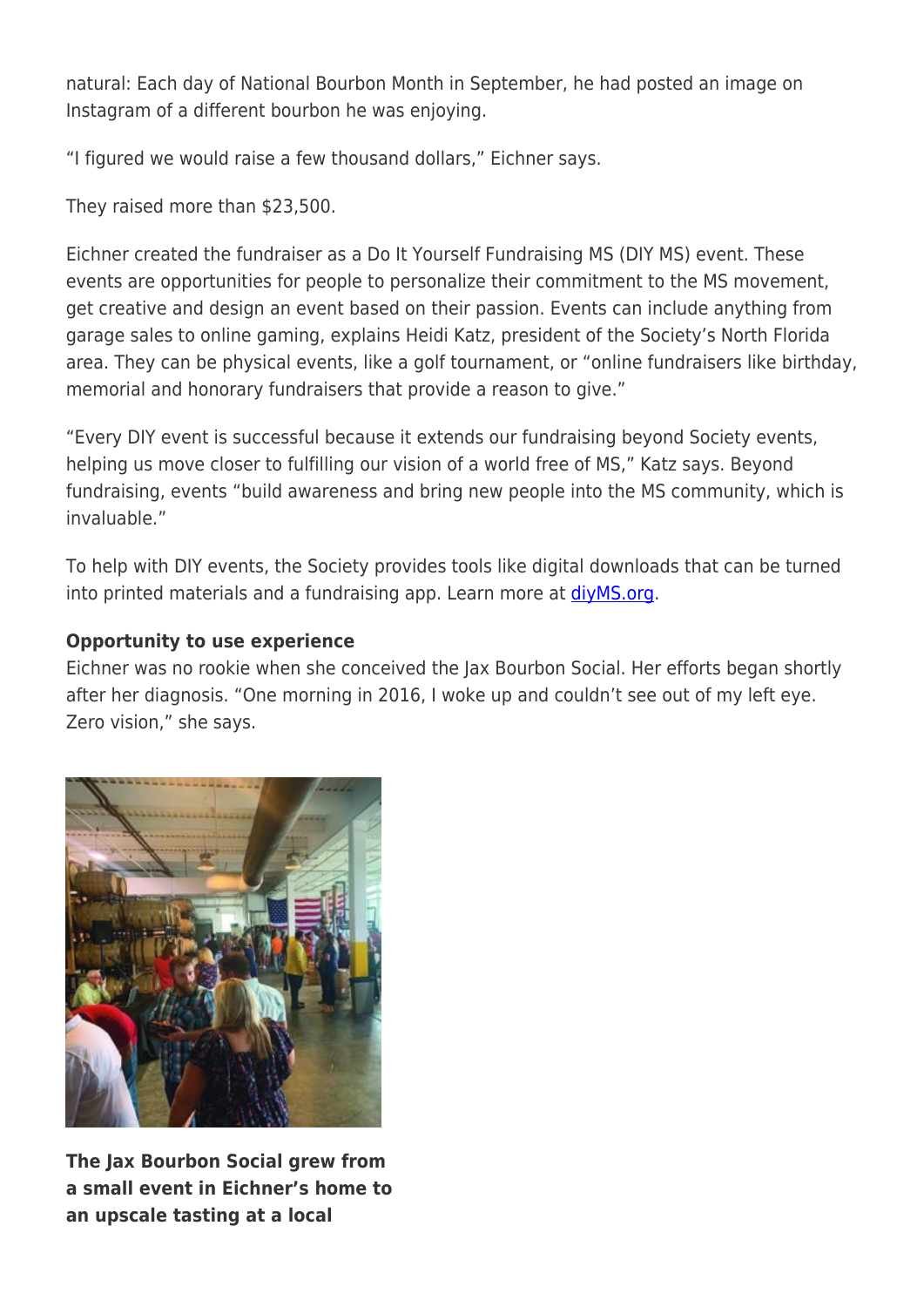#### **distillery.**

She was admitted to the hospital, and four days later, diagnosed with MS. She was 42. While she was in the hospital, a former colleague, Margee Michaelis, saw her Facebook post about her situation and got in touch. Michaelis had MS and was on the local Society chapter's board. They talked for hours. Michaelis helped Eichner schedule appointments with MS specialists and urged her to get involved with the Society. Coincidentally, Eichner worked at a public relations firm in the 1990s where her boss provided pro bono help to the Society, and Eichner helped with the events.

Eichner led her first team for Walk MS in 2017. "I'm super competitive," she says, "so we went all out." She gathered more than 20 people to walk in grass skirts, leis and Hawaiian shirts, winning the prize for best team tent with their luau theme. The event touched Eichner deeply.

"It was the first time I met people who openly talked about having MS," she says. "I met so many people who not only had MS, but who had had it progress and had suffered with symptoms for years. I said to myself, 'Hey, I'm pretty lucky. I only have two lesions. I caught my disease early. Here are people with 30 and 40 lesions living with MS for 30 years.' "

With her background in PR, marketing and government relations, Eichner knew the Society could be an opportunity for her to use her experience to make a difference and has led a Walk MS team every year. But that was just the beginning. She became a trustee with the North Florida area board and committee chair for all the area's Walk MS events. She joined the Government Relations Advisory Committee and has lobbied in Florida and Washington, D.C. She has also won the North Florida Chapter Volunteer of the Year Award, volunteered for Bike MS and has participated in several research studies.

Eichner's involvement in the Society has been "amazing," Katz says.

"It allows me to channel all the negative energy from my diagnosis and turn it into something positive," Eichner says. "It allows me to fight MS, not just for me but for others like me."

#### **Growing buzz**

Eichner met Andy Goethe 15 years ago when she was political director of the Fraternal Order of Police, Lodge 5-30, where he is a member as a police officer of the Jacksonville Sheriff's Office. He immediately jumped at her suggestion of a bourbon-tasting fundraiser. They split up duties: Eichner called a friend who worked with her to create a logo, [the website](https://www.jaxbourbonsocial.com/) and printed materials, and she kept things organized while looking for sponsors. Goethe hunted for tasting table hosts and group partners to donate raffle items.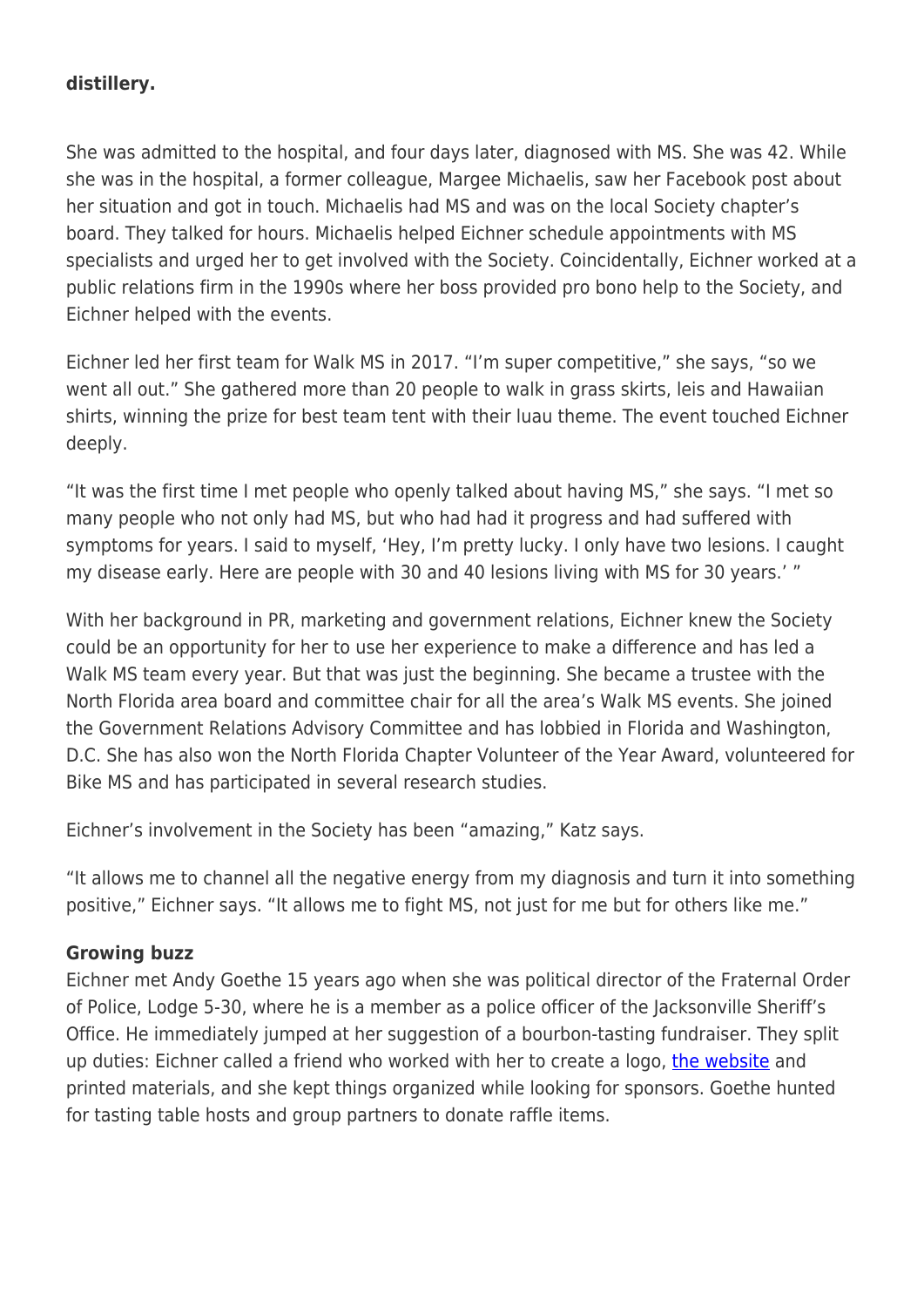

**Those who attended the Jax Bourbon Social received goodies like a cigar and bourbon glass.**

They wanted the event to be different from other bourbon events held by Florida groups. Plans grew from a small event at Eichner's home to an upscale tasting at a local distillery. Their sponsor and partner list grew. So did their list of auction donations, including a "zookeeper for a day" experience at the local zoo — worth more than \$2,000. They had a DJ, Walter Steele, a fellow member of the North Florida board, who donated his time. They added a donated photo booth from one of Eichner's neighbors, and attendees received a glass etched with the event's logo and cigars donated by Eichner's former boss.

As they worked, Goethe continually raised Eichner's goals for number of participants and fundraising amount. The buzz grew.

At \$100 a ticket, the event sold out to friends, family and friends of friends in a week — even before they went public. Goethe served as auctioneer for the live auction, where the crowd bid for donated bottles of bourbon for nearly \$1,000.

They worked around the pandemic, limiting capacity to ensure safe space for 140 people. "About 15–20 ticket holders asked us to resell tickets for one COVID-related reason or another," Eichner says.

"It was wildly successful," Eichner adds. "And it was a blast."

For weeks after the event, "the phones rang off the hook with people asking for tickets and sponsorship opportunities for next year's tasting," Goethe says. They've already booked a venue for Jax Bourbon Social 2022 — a place twice the size.

When it comes to DIY events, Katz says, "Just do it. Any idea's a good idea. You never know